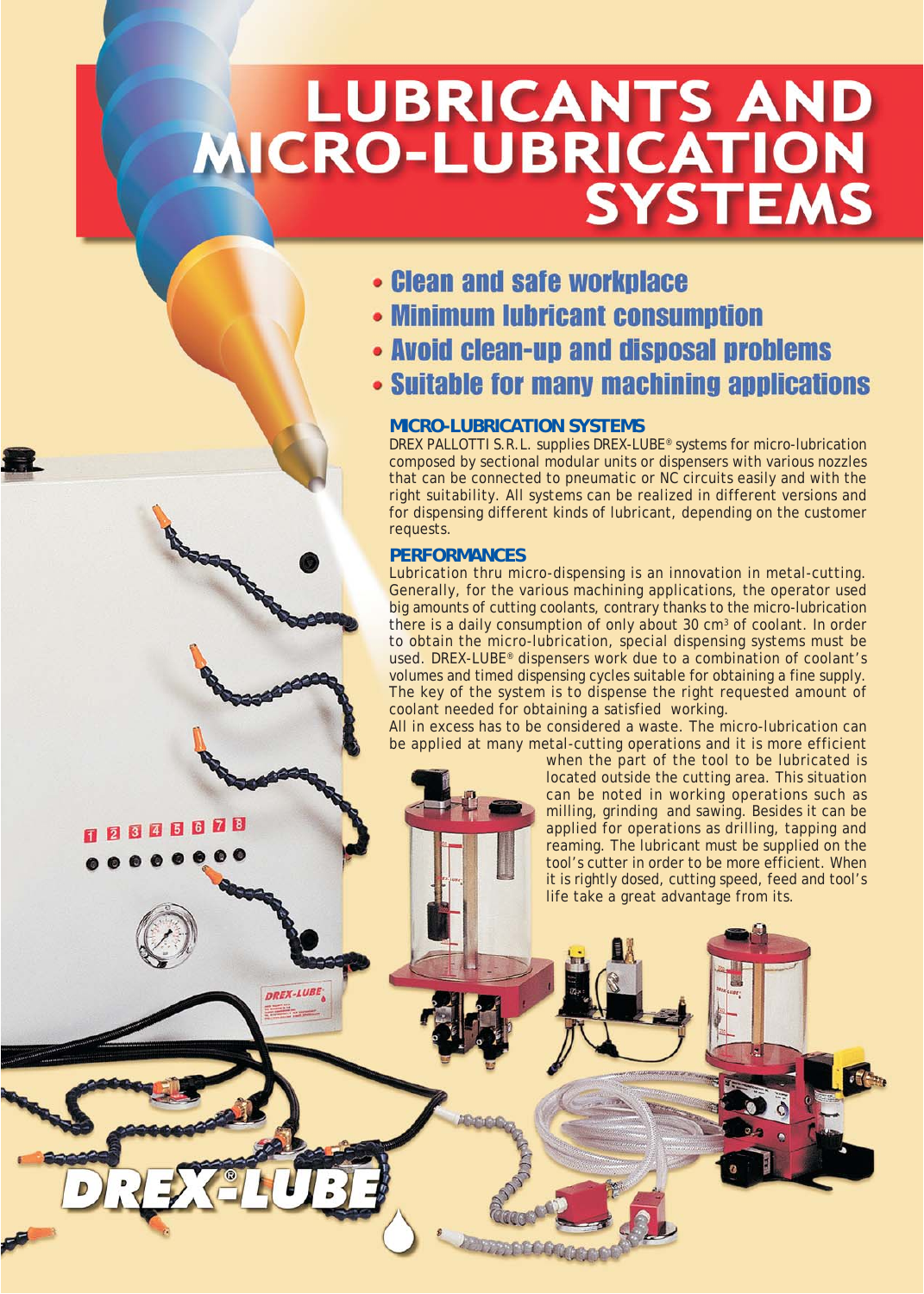## **SYSTEM 900**

It is a complete plant for micro-lubrication, to apply at many types of tools machines, to connect to pneumatic or NC circuits easily.

## **GENERAL FEATURES**

- The plant is assembled in metal boxes of various dimensions.
- Composed by 1 up to 20 injectors actuated all by a single signal or singular by a solenoid valve of 110 V or 24 V.
- Reservoir with 1 Lt capacity or 3 Lt capacity with or without level gauge.
- Protected coaxial hose with a length of 3 Mt (other lengths available on request).
- Filter regulator group with gauge.
- Nozzles mounted on flexible modular hose with a length of 400 mm (other types of nozzles available on request).
- Input G 1/8" or G 1/4".
- Pressure: 4-8 bar.
- Temperature: 5°-50°.





This compact system for minimal lubrication is composed by modular pneumatic controlled elements suitable for dispensing coolants with a right amount and with a controlled frequency. With the standard system 800 below mentioned it is possible to meet the requirements for many applications. **System 800-1**

Single nozzle controlled by a manual ON/OFF device.

It can be supplied with 2,3 or 4 nozzles: please mention the number of requested nozzles.

*(Example: 3 nozzles system part number 800-3)* **System 800-1-E**

Single nozzle controlled by a solenoid valve 110V 50-60 Hz or 24V CC.

It can be supplied with 2,3 or 4 nozzles: please mention the number of requested nozzles and the requested voltage. *(Example: 3 nozzles system part number 800-3-E 24 CC)*

*DESCRIPTION: It is a compact system, pneumatic controlled, suitable for dispensing the coolant on the tool's cutter with a right amount and with a controlled frequency. It is a cheap solution for the problems caused by waste disposal created by using lubricants in big quantities. If used in machining operations the system 800 send a right quantity of lubricant and air directly on the tool's cutter. The system can be manually actuated thru an ON/OFF device or thru a solenoid valve, integrated in the system. This allows at the system to be interfaced with outside devices.*



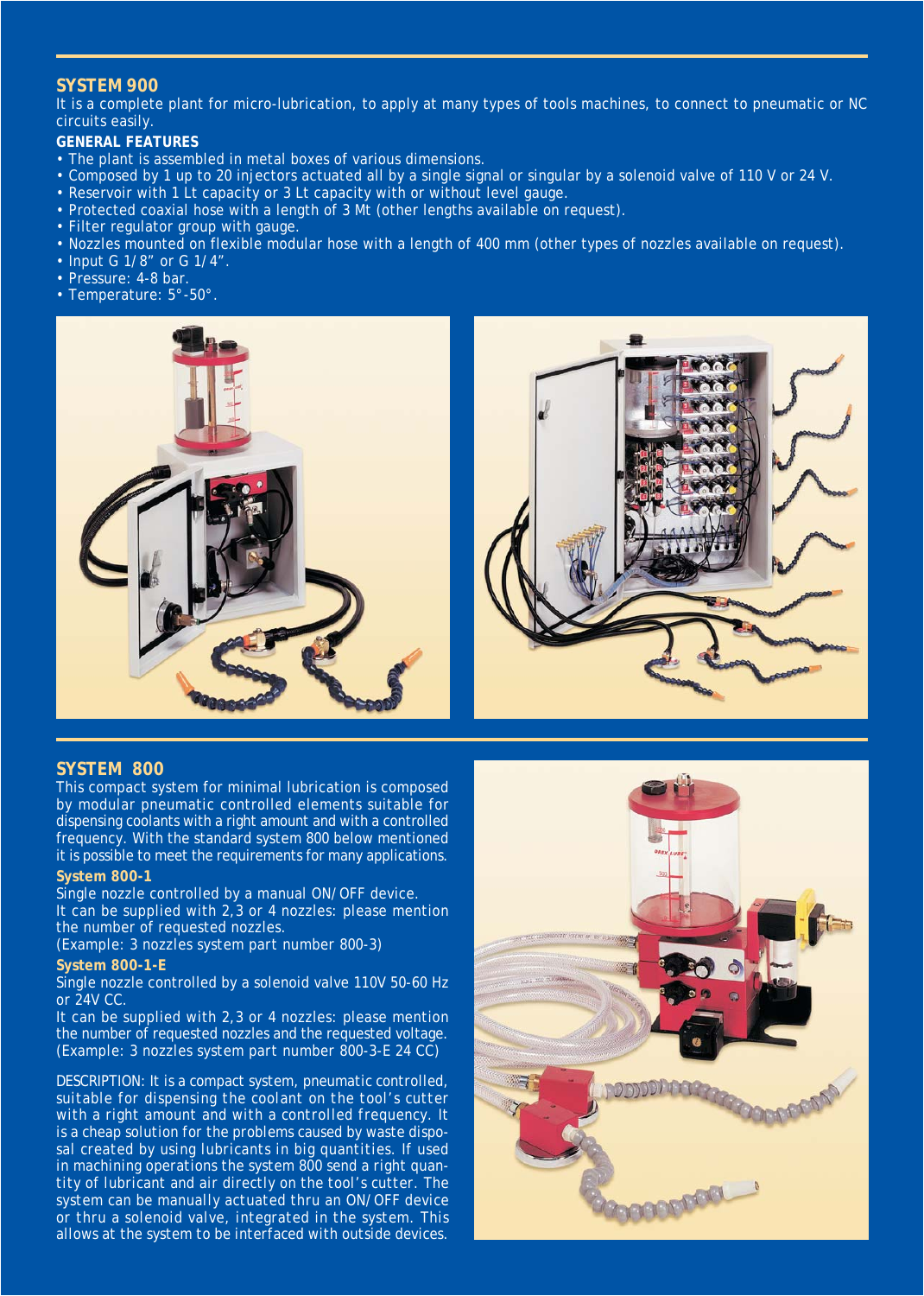## **SYSTEM 890**

System 890, shown aside, has been designed for supplying the customers with a standard version suitable for the minimal lubrication, supplying also the more requested options like standard features.

This system sends a controlled casting of coolant and for its working only a pneumatic ON/OFF signal is requested. The system's heart is a modular volumetric pump for using easily multipliers up to a maximum of four, with the possibility of 45 different settings.

Normally the system is supplied with a nozzle installed on a modular flexible plastic hose with a length of 305 mm. The reservoir with 1 Lt capacity, the magnetic base and the additional hoses for the nozzles can be supplied on request. It is possible to assemble up to four nozzles, each nozzle can be adjusted individually obtaining a right dispensing. Thanks to its flexibility it is possible to design the most suitable system for meeting the customer's requirements in the cheaper way.

## **GENERAL FEATURES**

- Big dispensing of right quantities of coolant.
- Modular design easily to suit.
- Nozzle assembly designed for a easy maintenance.
- Tested volumetric pump.
- Adjusted air quantity needed for the nozzles.

#### **TECHNICAL FEATURES**

Nozzle: mounted on modular flexible plastic hose with a length of 305 mm.

Additional hose for nozzles: in PVC with a length of 2000 mm, additions of 1000 mm available.

Reservoir: 1 Lt capacity. Input: 1/8" G. Pressure: 4-8 bar. Temperature: 5°-50°.

*BENEFITS: high clean of the working place; dispensing of big and right amounts of coolant; direction of the coolant rightly at the working place; every nozzle can be controlled individually.*



#### **SYSTEM 910**

This modular system has basically used on special lines or machines. It is composed by a reservoir for the lubricant with a capacity of 3 Lt and completed with level gauge. The injectors are directly applied on the reservoir; every injector is operated by its own modular device composed by a 24 V CC solenoid valve, an impulse generator and a flow regulator for setting the air quantity to the nozzles. It is possible to assemble a maximum of 10 injectors.